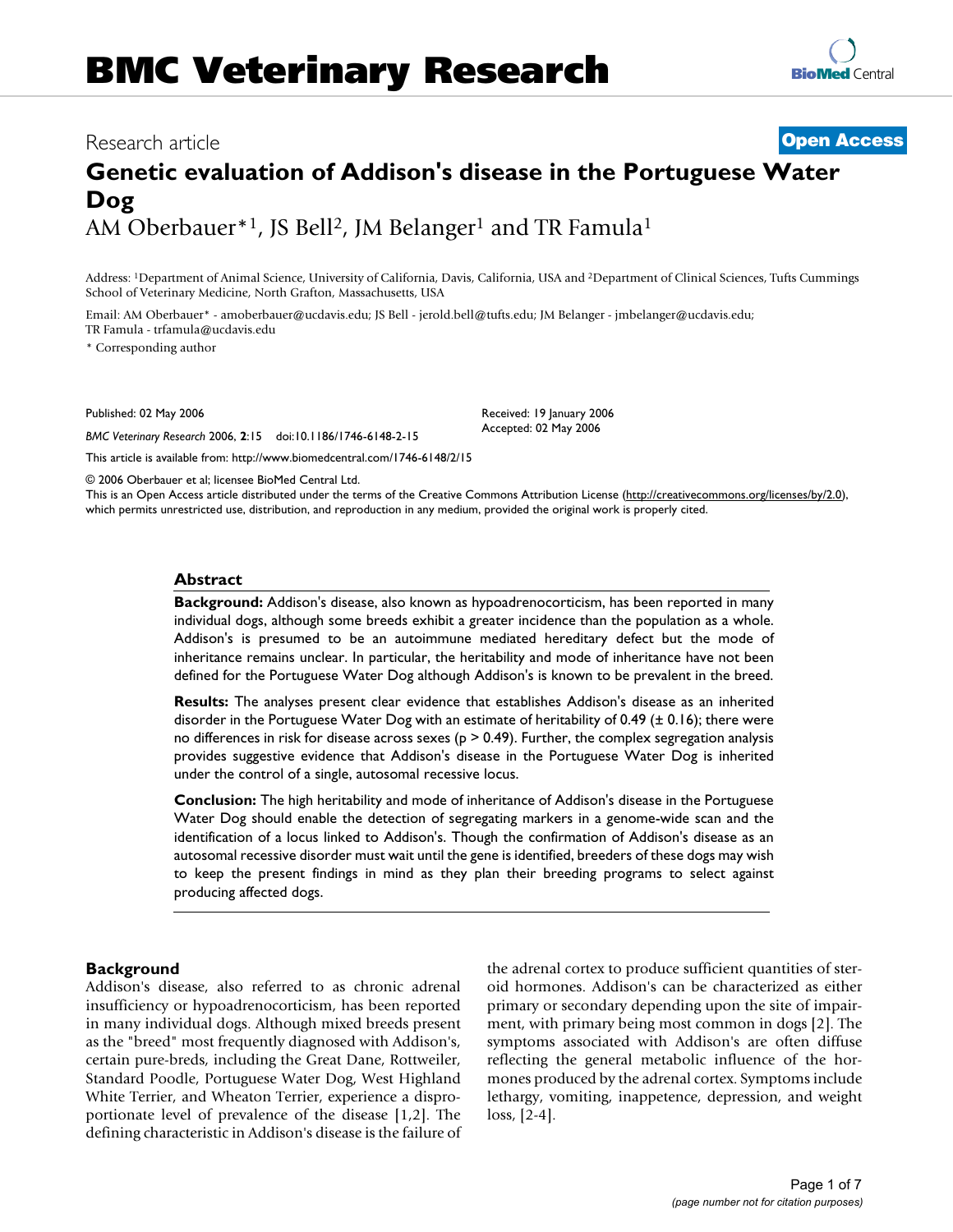Addison's disease in humans has long been characterized as an inherited trait [5,6] induced by autoimmune-mediated destruction of the adrenal cortex. Similar to the human, the majority of dogs present with primary Addison's disease in which the adrenal cortex exhibits severe deterioration mediated by an autoimmune reaction [7]. An inherited susceptibility for Addison's has been proposed for more than 30 dog breeds [8]. Yet even though canine Addison's is well documented to run in families [9- 12], the mode of inheritance is unclear. One breed, the Standard Poodle, exhibits the presence of a single major autosomal locus affecting expression [10], while another breed, the Bearded Collie, has a less definitive mode of inheritance for Addison's [11]. We undertook genetic analysis to characterize the inheritance of Addison's in a third breed having a low genetic relationship to the Standard Poodle [13] to clarify whether unrelated breeds demonstrate unique modes of inheritance for Addison's as has been demonstrated for other disorders such as blood clotting [14-16]. In particular, the heritability and mode of inheritance have not been defined for the Portuguese Water Dog although breeders recognize that Addison's is a concern in the breed (Canine Health Foundation, American Kennel Club 2001 survey). Knowledge of a genetic influence on the expression of Addison's in the Portuguese Water Dog would assist breeders in making breeding decisions that would decrease the incidence of Addison's in their breed. In this study, the heritability and the mode of inheritance, as determined by complex segregation analysis, are reported for the Portuguese Water Dog.

# **Results**

# *Heritability*

Table 1 presents evidence that establishes Addison's disease as an inherited disorder in the Portuguese Water Dog. The narrow sense estimate of heritability of 0.49 ( $\pm$  0.16) supports a significant inherited component for this illness, though a difference in risk for disease across sexes was not supported  $(p > 0.49)$ .

# *Complex segregation analysis*

Table 2, presenting the results of the complex segregation analysis, provides a clearer picture of the inherited nature of this disorder. The results presented in Table 2 establish that the most plausible genetic explanation for this disease is the action of a single recessive locus. Note, for all the parameters, the 95% highest density region (HDR) does not include zero, a clear demonstration of the presence of a major locus for Addison's disease in the Portuguese Water Dog. Not presented was the equivalent analysis accommodating non-Mendelian transmission of the putative major allele. Such an analysis, when evaluated through the 95% HDR, did show an overlap with the Mendelian transmission estimates demonstrating that the Mendelian model provides the best fit to the data, one of the criteria established by Elston [17].

Of the total dogs in this study, 590 dogs were inbred; their average inbreeding coefficient was 0.061. There were as many as seven overlapping generations included in the families under study and not all dogs within the study had equivalent number of generations evaluated. Nevertheless, with an eye toward making simple recommendations to breeders, the relationship between inbreeding and the risk for Addison's disease should be evaluated. While the data set does not permit computation of the level of inbreeding of Portuguese Water Dogs as a whole, the relationship between Addison's and inbreeding can be assessed. Classifying affected and unaffected dogs by their inbreeding coefficient can reveal a simple relationship between level of inbreeding and the presence of disease. In the present study, among dogs with an inbreeding coefficient between zero (0.0) and 0.05, 11 of 205 dogs (5.4%) were recorded as affected by Addison's. However, as the level of inbreeding increased, the risk of Addison's disease increased with it. Specifically, for Portuguese Water Dogs with an inbreeding coefficient between 0.05 and 0.10 there were 8 affected dogs among a total of 97 dogs (8.3%). For those dogs with an inbreeding coefficient between 0.10 and 0.15 there were 15 of 70 (21.4%) dogs affected by Addison's. Though a small sample, among dogs with an inbreeding coefficient greater than 0.15 there were 5 affected dogs among a total of 23 (21.7%). This result is consistent with the results of Table 2 in that inbreeding increases homozygosity, and a disease that is strongly influenced by a segregating recessive locus should see an increased incidence among a cluster of inbred animals.

# **Discussion**

The objective of this study was to assess the genetic contribution to the expression of Addison's disease in the Portuguese Water Dog. The results provide sufficient and convincing evidence that Addison's disease in the Portuguese Water Dog is an inherited disorder. The mode of inheritance, determined in the present data set, is consistent with a single, autosomal recessive locus. This finding should be helpful to breeders as they struggle to reduce the prevalence of this disorder in the breed. Unfortunately, given the relatively late onset of illness, the evaluation of dogs at risk for expressing Addison's disease, or identification of carriers, is not straightforward. However, the evidence for the contributions of a single locus (Table 2) suggests that a genome scan for the putative diseasecausing allele is advisable. Identification of the allelic mutation would enable the identification of dogs at risk or carriers prior to their contribution to the gene pool.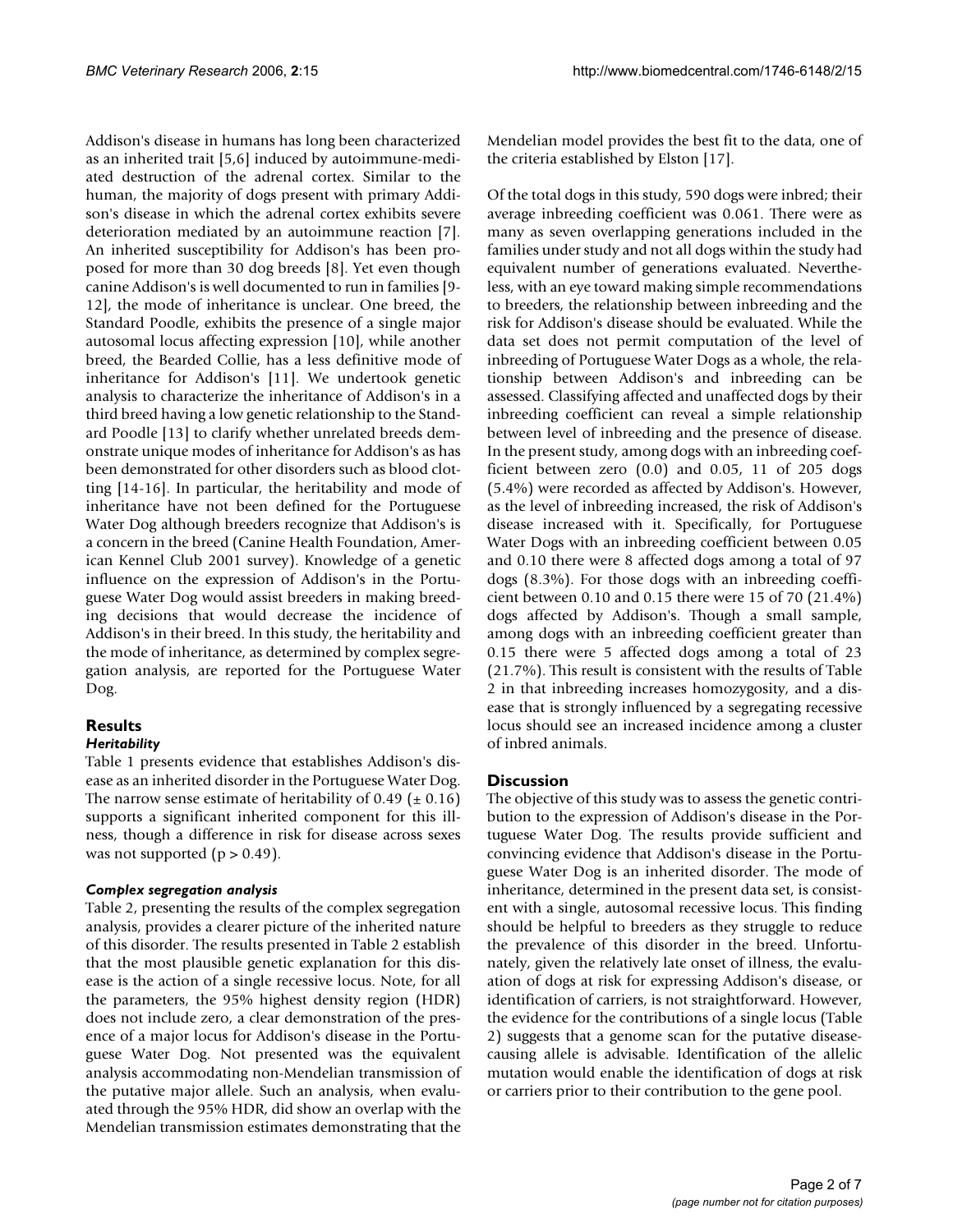|                 | Estimate | Standard Error | P-Value |
|-----------------|----------|----------------|---------|
| Heritability    | 0.49     | 0.16           | < 0.01  |
| Females - Males | $-0.09$  | 0.13           | 0.49    |

| Table 1: Estimate of heritability and gender contrast in a threshold model for Addison's disease. |  |  |
|---------------------------------------------------------------------------------------------------|--|--|
|---------------------------------------------------------------------------------------------------|--|--|

Comparison of Tables 1 and 2 also demonstrates a basic equivalence in estimates of the narrow sense heritability across the two computational approaches. That is, the complex segregation analysis also provides an estimate of a polygenic contribution to disease. The estimate of the mean of the posterior density for the polygenic variance component was 1.08, implying an estimate of heritability of the polygenic component as  $0.52 = 1.08/(1.08 + 1.00)$ ; a value well within the margins of error for the heritability estimate in Table 1. Note that the 95% HDR for the polygenic variance does not include 0.0 but the interval does indicate that the polygenic contribution could be very small. This suggests that the putative major locus for Addison's disease is not likely to be the sole determinant of the disease expression. The genetic contributions of the polygenic component may reflect other genes influencing the progression of the disorder. Alternatively, inclusion of dogs as "unaffected" in the statistical analyses when in fact the dogs have not yet expressed the disease may influence our estimate of the posterior density of the polygenic variance. This in turn may disturb our estimates of the limits for the 95% HDR affecting our conclusions on the potential for a polygenic contribution to Addison's disease over and above that of the putative major locus. An additional caution must be exercised concerning dogs that are designated Addisonian when in fact they may not be due to iatrogenic adrenal suppression [18] or other instances of adrenal insufficiency. Accurate diagnosis of the disorder is critical to any genetic transmission study due to artificially inflated statistical significance if inaccurately diagnosed dogs are incorrectly classified. While these uncertainties remain, in the present study, the consistency of transmission of Addison's disease (Figure 1) and the reliance upon veterinarian diagnoses should mitigate those concerns.

Though not presented in Table 2 for the sake of brevity, several models were fit in the complex segregation analysis. Specifically, fitting these models are intended to reduce the probability of a false detection of a major locus [17]; models in which the assumption of Mendelian transmission of the alleles of the putative major locus are relaxed. The null model is Mendelian transmission, and this model should be a significant improvement for the likelihood over the no-major locus model if we are to draw the conclusion that a major locus is segregating in this population of dogs. "Improvement", when working in the Bayesian framework provided by iBay [19], is reliant upon the examination of the 95% HDR. In our examination of Addison's disease in the Portuguese Water dog, allowing for non-Mendelian transmission of the putative major alleles did not improve the fit: the 95% HDR for the transmission probabilities demonstrated considerable overlap with the Mendelian transmission values. For this reason we accept the conclusion of the simplest null model that of the major locus model with alleles moving from parent to offspring with the typically expected probabilities.

Though complex segregation analysis is fraught with challenging statistical issues, the estimate of the allele frequency for the putative disease allele in the base population is 0.49 (i.e., frequency of allele "A" = .51, with frequency of the disease-causing "B" allele =  $1. - .51 = .49$ ; see Table 2). Accordingly, for our suggested major locus model one would predict that 24% of dogs would be affected with Addison's disease in a randomly mating population. The observed incidence in the data set is considerably lower with 103 affected dogs out of 804 (103/ 804 = 0.128), suggesting that breeders may be selecting parents so as to reduce the risk of disease. Such a high expected prevalence of Addison's greatly increases the power of identifying linkage by facilitating the detection of segregating markers in a genome-wide scan. In an effort to simply assess whether the Portuguese Water Dog family in the present study offers the power to detect genetic linkage with the Addison's phenotype, we simulated a recessive locus perfectly linked with Addison's in a subset of the larger Portuguese Water Dog family and computed expected LOD scores in a linkage analysis. The predicted LOD score of a marker within 5 cM of the Addisonian locus in a small subset family of 142 dogs was 16.55 using the CRIMAP analysis program [20] giving support to the concept that the family under study offers the power to detect genetic linkage with the Addison's phenotype.

As in a similar analysis of the Standard Poodle [10], there is no evidence for a sex difference in risk of Addison's disease for Portuguese Water Dogs. This suggests that the literature reports of a greater prevalence among females may represent an artifact of the sample populations evaluated: dogs referred to teaching hospitals rather than dogs evaluated by all veterinarians [1,12]. The results of the present study also are consistent with the published evidence of the mode of inheritance for Addison's disease in the Standard Poodle [10]. In both the Portuguese Water Dog and the Standard Poodle, the data support the view that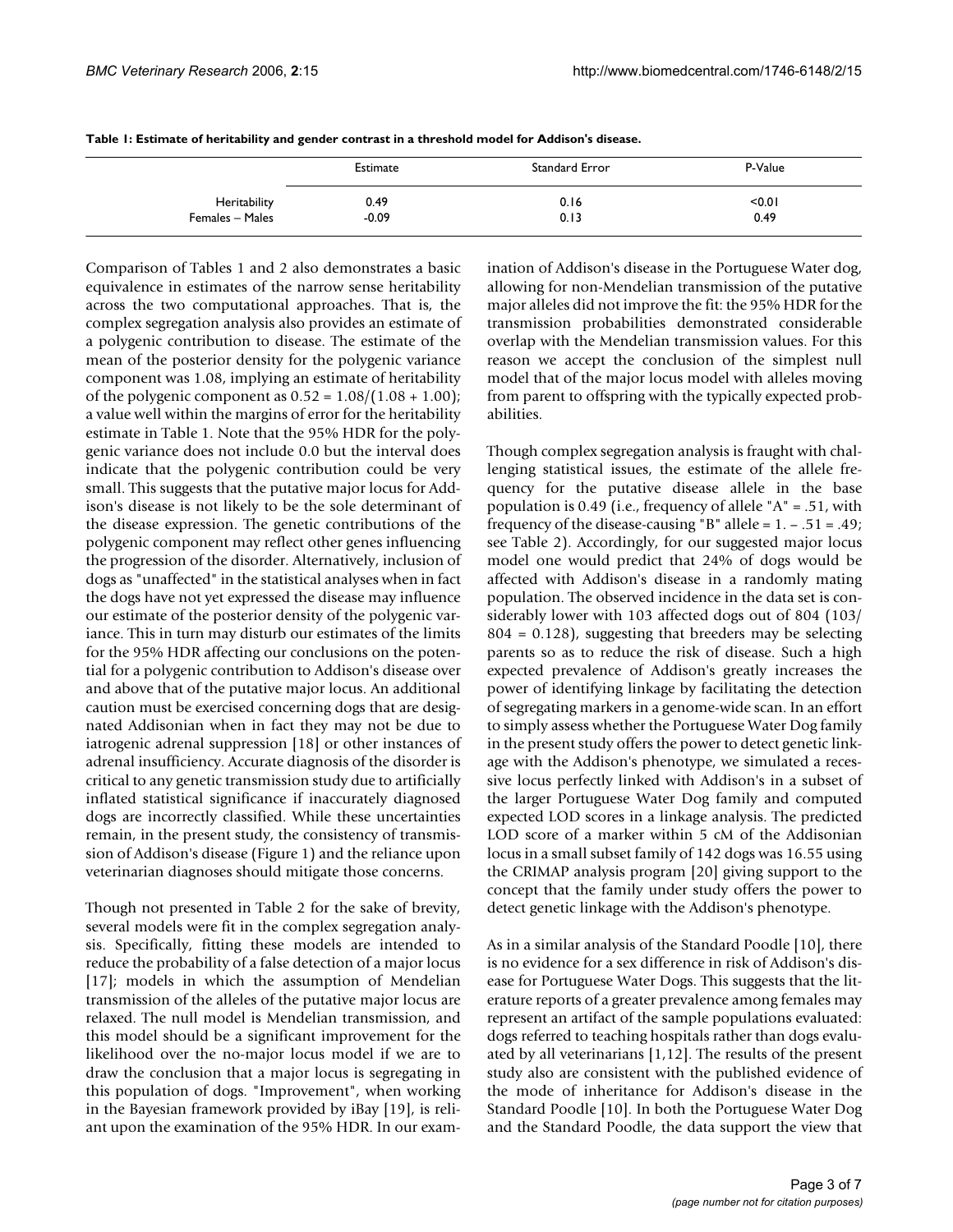|              | Polygenic Variance | Major Locus Variance | Additive Effect (a) | Dominance Deviation<br>(d) | Frequency (q) |
|--------------|--------------------|----------------------|---------------------|----------------------------|---------------|
| Mean         | 1.08               | 6.20                 | 2.82                | $-2.82$                    | 0.51          |
| Mode         | 0.79               | 5.24                 | 2.68                | $-2.68$                    | 0.52          |
| SD           | 0.52               | 1.81                 | 0.43                | 0.43                       | 0.06          |
| HDR 95% Low  | 0.14               | 3.19                 | 2.02                | $-3.63$                    | 0.40          |
| HDR 95% High | I.96               | 9.72                 | 3.63                | $-2.02$                    | 0.63          |

**Table 2: Marginal posterior means, modes, standard deviations and limits to the 95% highest density regions (HDR) of model parameters for Addison's disease in Portuguese Water dogs in a Bayesian mixed-inheritance model with a completely recessive major locus.**

the disease is inherited as a single autosomal recessive trait. In contrast, although highly heritable, the mode of inheritance of Addison's disease in the Bearded Collie is less clear [11]. This disparity in the mode of inheritance predictions possibly stems from the variability in the onset of the disorder and the classification of dogs as "unaffected" in the statistical analyses when in fact the dogs have not yet expressed the disease. The consistency of high heritability for the Addisonian phenotype across these different breeds supports the possibility that Addison's may have a common mode of inheritance for dogs in general. This concept is supported given the high incidence among mixed breeds [2] and the recent determination that large haplotype regions are shared across multiple dog breeds suggesting that genetic liability predisposition may likewise be shared [21].

# **Conclusion**

Until early clinical detection of Addisonian status exists or genetic tests are available to identify dogs at risk for developing Addison's disease or those dogs that are carriers of the mutant allele, breeders of Portuguese Water Dogs should consider the genetic contribution to the expression of Addison's disease. Although the present study cannot confirm the mode of inheritance, the putative mode of inheritance as an autosomal recessive disorder suggests that breeders could actively select against generating affected dogs in their breeding programs.

# **Methods**

# *Animals*

Portuguese Water Dogs have been noted to have a disproportionate number of Addisonian cases [1,2]. To clarify the heritability and predict the mode of inheritance of Addison's disease in the Portuguese Water Dog, a study was initiated in conjunction with the Portuguese Water Dog Club of America. Interested owners of Portuguese Water Dogs submitted survey questionnaires which asked for registered name, sire and dam, date of birth, sex, whether intact or altered, whether Addisonian or not, how diagnosis was made, age of diagnosis, and whether the dog received steroid treatment prior to diagnosis. Pedigree information was obtained from the American Kennel Club records.

A dog was designated as Addisonian if the diagnosis was made following an adrenocorticotropin hormone (ACTH) stimulation test administered by a veterinarian. The ACTH test measures the competence of the adrenal cortex by evaluating blood cortisol concentrations before and after the exogenous ACTH stimulation. In a clinically normal animal, the baseline blood cortisol prior to the ACTH stimulation would be 0.5 to 4.0 µg of cortisol/dl that would rise to 8.0 to 20 µg/dl following ACTH stimulation. Dogs failing to respond to the ACTH stimulation with elevated circulating cortisol are classified as Addisonian [22]. Most owners were prompted to test their Portuguese Water Dogs for Addison's disease because of signs of lethargy, vomiting, or collapse. The ACTH stimulation criteria for diagnosis allows for an accurate and repeatable assessment of the disease. Dogs included in the present study were classified as either Addison-affected (based on the above criteria) or unaffected Portuguese Water Dogs.

# *The data*

Addisonian disease incidence data were collected on 804 Portuguese Water Dogs from the United States, though with pedigree information an additional 1,273 animals were included in the study; these additional animals did not have a recorded observation for Addison's disease. The total of 2,077 dogs included in the analysis is derived from one large family (with 2,051 dogs), three families of seven dogs, and 5 dogs of unassigned pedigree. The only additional variable included in our analysis was sex. No additional phenotypic information was recorded along with the diagnosis of Addison's disease (e.g., coat color). Specifically, there were 458 females (396 unaffected and 62 affected) and 346 males (305 unaffected and 41 affected) with known health status. Figure 1, representing a small subset of the dogs in the study, is provided to demonstrate transmission of the disorder. However, the parents of all affected Portuguese Water Dogs in this study trace back to common ancestors. The Portuguese Water Dog population in the United States was established from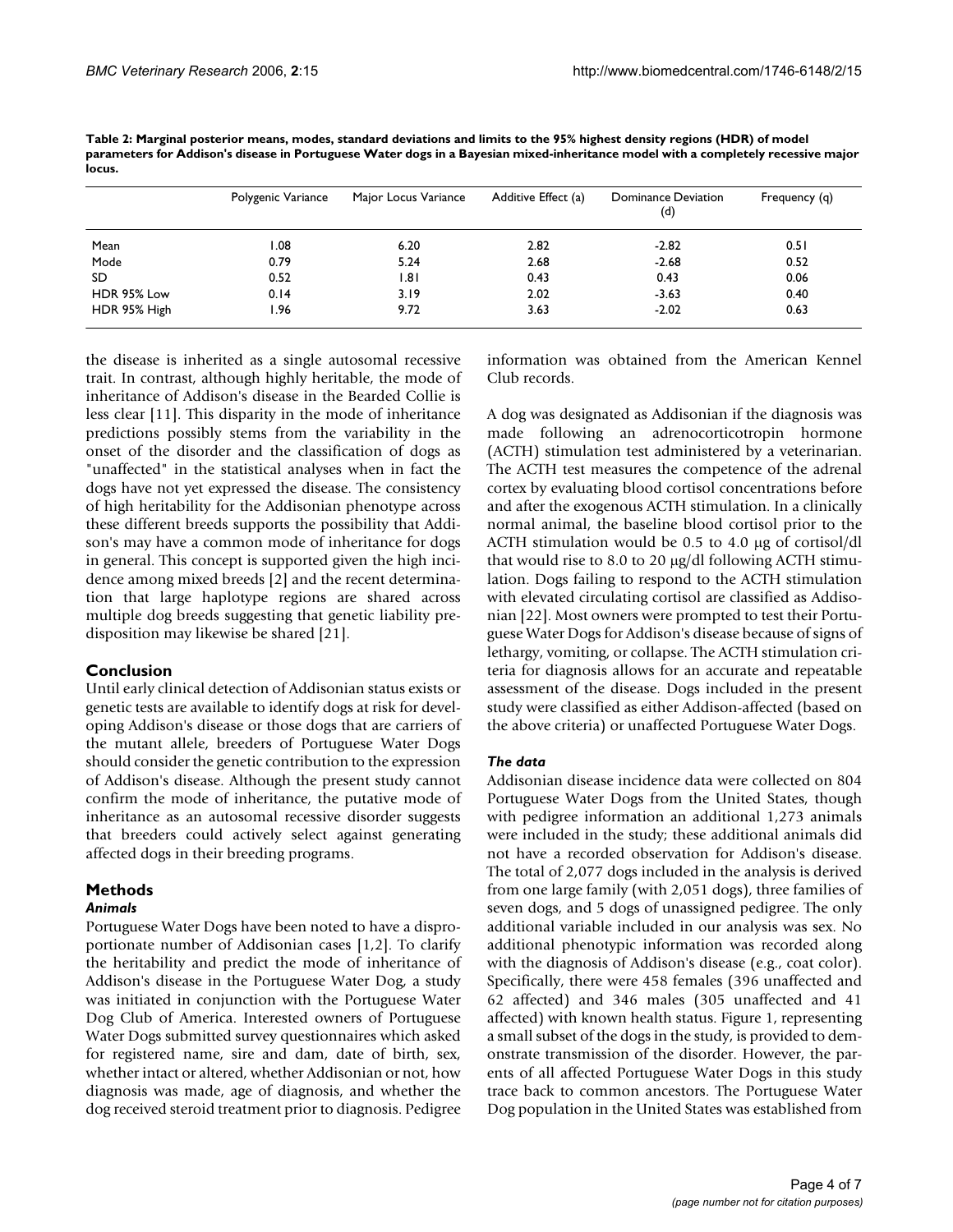

# Figure 1

**Subset pedigree of Portuguese Water Dogs with heritable Addison's disease**. All dogs in this subset trace back to common ancestors not depicted in this figure. Male dogs are represented by squares and female dogs, circles. Filled in symbols represent confirmed Addisonian dogs.

two separate Portuguese kennel lines (Algarbiorum and Alvalade) beginning in the late 1960s [23].

For the affected dogs included in the analyses, the mean age of Addisonian diagnosis was 46 months (median 36 months). The mean age of the dogs in the study designated unaffected was 48.5 months (median 37 months). Caution must be exercised to avoid designating a dog as being Addisonian when in fact the responsiveness of the adrenal has been blunted by exogenous administration of glucocorticoids. For 6.4% of the Addisonian dogs in the present study, owners reported that the dogs had received some sort of short term steroid treatment at some point prior to the Addisonian diagnosis. However, in the United States, the standard veterinary protocol for an ACTH stimulation test is to gradually withdraw exogenous corticosteroids prior to administration of the ACTH challenge (R. Nelson, personal communication). In addition, those survey questionnaires that included the ACTH stimulation test values, Addisonian dogs had pre and post-ACTH cortisol levels of less than 0.2 µg/dl which differ from the expected values of a clinically normal dog as stated earlier. Taken together, this suggests that the diagnosis of Addison's disease for the dogs in this study were Addisonian and not phenocopies. For the dogs with alteration status recorded, the vast majority of dogs (88%) were diagnosed after being reproductively altered.

# *Estimation of heritability*

For the objective of estimating the heritability of Addison's disease in the Portuguese Water Dog, a threshold model for the liability to disease was used. This method assumes that a dog can be assigned to a specific disease class (unaffected/affected) when an underlying, unobservable risk (or liability) for disease exceeds a threshold of  $\tau$ = 0. The distribution of the unobservable liability was assumed to be multivariate normal. The correlation in liability of two dogs *i* and *j* was modeled to be  $\rho_{ii} = a_{ii} h^2 + \delta_{ii}$  $\sigma_e^2$  where  $\rho_{ij}$  is the correlation in liability to disease between dogs *i* and *j*;  $a_{ij}$  is the additive relationship between dogs *i* and *j*; h2 is the narrow sense heritability of liability to disease;  $\delta_{ij}$  is the coefficient for the random environmental component for dogs *i* and *j* such that  $\delta_{ij}$ equals 1 if *i* equals *j* and zero otherwise; and  $\sigma_e^2 = 1 - h^2$ , with no loss of generality. The null hypothesis of no genetic contribution (i.e.,  $h^2 = 0$ ) was tested with a likelihood ratio test, comparing the full model likelihood with that of the restricted model where  $h^2 = 0$ . Heritability is expressed as the mean  $\pm$  standard error of the mean. It should be noted that because the data represent owner submissions, the data were collected in a non-random fashion. Further, being a study of inheritance, the data set was constructed around probands. Such data require an adjustment for ascertainment bias. However, the mixed linear models utilized in this study accommodate nonrandomly sampled data [24] as long as the dogs added into the study to complete the pedigree associations can be considered a random sample of Portuguese Water Dogs. In addition, a test of the effect of sex on the liability of Addison's disease was also tested through the likelihood ratio test. Calculations were implemented through the computer program SOLAR [25,26], making use of the binary trait analysis first described in Duggirala *et al*. [27].

### *Complex segregation analysis*

The possibility that Addison's disease in Portuguese Water dogs is influenced by the action of a single segregating locus of large effect can also be examined. Complex segregation analysis, developed by Bonney [28], is intended to integrate Mendelian transmission genetics at a single locus with the patterns of covariance expected in polygenic inheritance. Lynch and Walsh [29] provide a more complete description of complex segregation analysis. Elston *et al*. [17] outlined the criteria that must be satisfied before acceptance of the single major locus model so as to reduce the risk of false positive declarations of a major locus model. Evaluation of the models necessary for complex segregation analysis was conducted with the Bayesian software package iBay <http://www.lucjanss.com>[19]. The iBay software is an extension of MaGGic [30], rewritten to accommodate complex segregation analysis in binary traits for pedigrees that include inbreeding.

The software selected to conduct the complex segregation analysis is built upon a Bayesian foundation, making use of Monte Carlo Markov chains (MCMC) through a Gibbs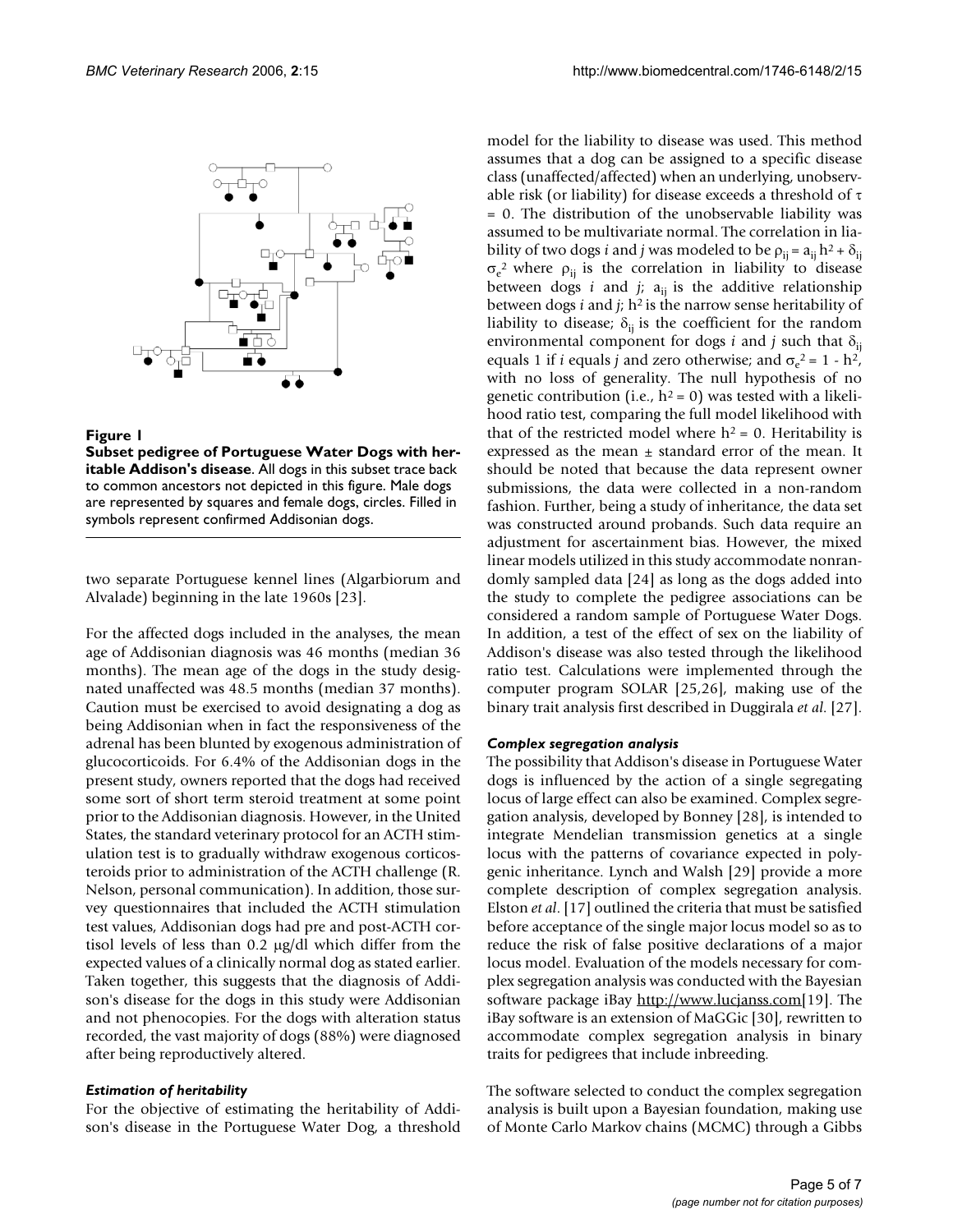sampler. Accordingly, point estimates of unknown parameters are not derived, but rather estimates of the posterior density for unknown parameters. The iBay [19] package was recently used to evaluate the contribution of a major locus to osteochodral diseases in pigs [31], where a more complete outline of the MCMC approach is detailed. The goal of this strategy was to simultaneously estimate the posterior density for a polygenic contribution to Addison's disease along with the contributions of a putative Mendelian locus. Specifically, for this mixedinheritance model, the strategy allowed the evaluation of a polygenic variance component, the additive and dominance contributions of a single locus (the parameters -a, d, and a for the putative major locus genotypes AA, AB, and BB, respectively) and the frequency of allele A of the putative major locus (defined as *"q"*). Given our scoring of phenotypes, where affected is 1 and unaffected scored as zero, the "B" allele represent the putative disease-enhancing allele. Note also that the iBay software models the unobservable scale of this threshold trait such that the residual variance is fixed at 1.0 (i.e.,  $\sigma_e^2 = 1$ ).

Creation of the Gibbs sample requires several key assumptions about the behavior of these unknown parameters. Though a variety of models can be considered, all are some variant of the following: sex as a fixed effect with a flat (i.e., uniform) prior density, the polygenic variance component with a flat prior density, as well as flat prior densities for the additive, dominance, and allele frequency parameters. A Gibbs sample of 9,000 was generated, beginning with the creation of 350,000 total samples, a "burn-in" of 50,000 and a sampling rate of every 100-th Gibbs value. This process was repeated two additional times, to create three replicate chains. From the 9,000 Gibbs samples, the mean, standard deviation, mode and the upper and lower limits of a 95% highest density region (HDR) was computed for each of the unknown parameters. HDR were computed according to Hyndman [32] with the public domain software hdrcde [33], a package within the R-program [34].

#### **Authors' contributions**

AMO and JSB jointly conceived of the study with input on design by TRF. JMB and AMO coordinated the study. TRF carried out the statistical analyses. AMO and TRF drafted the manuscript with editing by JSB and JMB. All authors read and approved the final manuscript.

# **Acknowledgements**

The authors acknowledge the dedication of Portuguese Water Dog owners and breeders who supported this research. This work was supported by the American Kennel Club Canine Health Foundation grants Number 2226 and Number 0225. The authors would like to extend thanks to Dr. L. Janss for making the iBay software available, error-free and ready to run.

#### **References**

- 1. Peterson ME, Kintzer PP, Kass PH: **[Pretreatment clinical and lab](http://www.ncbi.nlm.nih.gov/entrez/query.fcgi?cmd=Retrieve&db=PubMed&dopt=Abstract&list_uids=8682712)[oratory findings in dogs with hypoadrenocorticism: 225](http://www.ncbi.nlm.nih.gov/entrez/query.fcgi?cmd=Retrieve&db=PubMed&dopt=Abstract&list_uids=8682712) [cases \(1979–1993\).](http://www.ncbi.nlm.nih.gov/entrez/query.fcgi?cmd=Retrieve&db=PubMed&dopt=Abstract&list_uids=8682712)** *J Am Vet Med Assoc* 1996, **208:**85-91.
- 2. Feldman EC, Nelson RW: **[Canine and Feline Endocrinology and](http://www.ncbi.nlm.nih.gov/entrez/query.fcgi?cmd=Retrieve&db=PubMed&dopt=Abstract&list_uids=15322412) [Reproduction.](http://www.ncbi.nlm.nih.gov/entrez/query.fcgi?cmd=Retrieve&db=PubMed&dopt=Abstract&list_uids=15322412)** Third edition. St. Louis, MO: W. B. Saunders; 2004:1089.
- 3. Willard MD, Schall WD, McCaw DE, Nachreiner RF: **[Canine](http://www.ncbi.nlm.nih.gov/entrez/query.fcgi?cmd=Retrieve&db=PubMed&dopt=Abstract&list_uids=7035423) [hypoadrenocorticism: report of 37 cases and review of 39](http://www.ncbi.nlm.nih.gov/entrez/query.fcgi?cmd=Retrieve&db=PubMed&dopt=Abstract&list_uids=7035423) [previously reported cases.](http://www.ncbi.nlm.nih.gov/entrez/query.fcgi?cmd=Retrieve&db=PubMed&dopt=Abstract&list_uids=7035423)** *J Am Vet Med Assoc* 1982, **180:**59-62.
- 4. Rakich N, Lorenz M: **Clinical signs and laboratory abnormalities in 23 dogs with spontaneous hypoadrenocorticism.** *J Am Anim Hosp Assoc* 1984, **20:**647-649.
- 5. Maclaren NK, Riley WJ: **[Inherited susceptibility to autoimmune](http://www.ncbi.nlm.nih.gov/entrez/query.fcgi?cmd=Retrieve&db=PubMed&dopt=Abstract&list_uids=3484749) Addison's disease is linked to human leukocyte antigens-DR3 [and/or DR4, except when associated with type I autoim](http://www.ncbi.nlm.nih.gov/entrez/query.fcgi?cmd=Retrieve&db=PubMed&dopt=Abstract&list_uids=3484749)[mune polyglandular syndrome.](http://www.ncbi.nlm.nih.gov/entrez/query.fcgi?cmd=Retrieve&db=PubMed&dopt=Abstract&list_uids=3484749)** *J Clin Endocrinol Metab* 1986, **62:**455-459.
- 6. Vaidya B, Pearce S: **[The emerging role of the CTLA-4 gene in](http://www.ncbi.nlm.nih.gov/entrez/query.fcgi?cmd=Retrieve&db=PubMed&dopt=Abstract&list_uids=15132716) [autoimmune endocrinopathies.](http://www.ncbi.nlm.nih.gov/entrez/query.fcgi?cmd=Retrieve&db=PubMed&dopt=Abstract&list_uids=15132716)** *Eur J Endocrinol* 2004, **150:**619-626.
- 7. Schaer MS, Riley WJ, Buergelt CD, D.J B, Senior DF, Burrows CF, Campbell GA: **Autoimmunity and Addison's disease in the dog.** *J Am Anim Hosp Assoc* 1986, **22:**789-794.
- 8. Padgett GA: *Control of canine genetic diseases* New York, NY: Howell Book House; 1998.
- 9. Burton S, DeLay J, Holmes A, Somerville C, Eye J, Shaw D, Wack O, Hanna P: **[Hypoadrenocorticism in young related Nova Scotia](http://www.ncbi.nlm.nih.gov/entrez/query.fcgi?cmd=Retrieve&db=PubMed&dopt=Abstract&list_uids=9105722) [duck tolling retrievers.](http://www.ncbi.nlm.nih.gov/entrez/query.fcgi?cmd=Retrieve&db=PubMed&dopt=Abstract&list_uids=9105722)** *Can Vet J* 1997, **38:**231-234.
- 10. Famula TR, Belanger JM, Oberbauer AM: **[Heritability and complex](http://www.ncbi.nlm.nih.gov/entrez/query.fcgi?cmd=Retrieve&db=PubMed&dopt=Abstract&list_uids=12570345) [segregation analysis of hypoadrenocorticism in the standard](http://www.ncbi.nlm.nih.gov/entrez/query.fcgi?cmd=Retrieve&db=PubMed&dopt=Abstract&list_uids=12570345) [poodle.](http://www.ncbi.nlm.nih.gov/entrez/query.fcgi?cmd=Retrieve&db=PubMed&dopt=Abstract&list_uids=12570345)** *J Small Anim Pract* 2003, **44:**8-12.
- 11. Oberbauer AM, Benemann KS, Belanger JM, Wagner DR, Ward JH, Famula TR: **[Inheritance of hypoadrenocorticism in bearded](http://www.ncbi.nlm.nih.gov/entrez/query.fcgi?cmd=Retrieve&db=PubMed&dopt=Abstract&list_uids=12013462) [collies.](http://www.ncbi.nlm.nih.gov/entrez/query.fcgi?cmd=Retrieve&db=PubMed&dopt=Abstract&list_uids=12013462)** *Am J Vet Res* 2002, **63:**643-647.
- 12. Smallwood LJ, Barsanti JA: **[Hypoadrenocorticism in a family of](http://www.ncbi.nlm.nih.gov/entrez/query.fcgi?cmd=Retrieve&db=PubMed&dopt=Abstract&list_uids=7552661) [leonbergers.](http://www.ncbi.nlm.nih.gov/entrez/query.fcgi?cmd=Retrieve&db=PubMed&dopt=Abstract&list_uids=7552661)** *J Am Anim Hosp Assoc* 1995, **31:**301-305.
- 13. Parker HG, Kim LV, Sutter NB, Carlson S, Lorentzen TD, Malek TB, Johnson GS, DeFrance HB, Ostrander EA, Kruglyak L: **[Genetic](http://www.ncbi.nlm.nih.gov/entrez/query.fcgi?cmd=Retrieve&db=PubMed&dopt=Abstract&list_uids=15155949) [structure of the purebred domestic dog.](http://www.ncbi.nlm.nih.gov/entrez/query.fcgi?cmd=Retrieve&db=PubMed&dopt=Abstract&list_uids=15155949)** *Science* 2004, **304:**1160-1164.
- 14. Fogh JM, Fogh IT: **[Inherited coagulation disorders.](http://www.ncbi.nlm.nih.gov/entrez/query.fcgi?cmd=Retrieve&db=PubMed&dopt=Abstract&list_uids=3282382)** *Vet Clin North Am Small Anim Pract* 1988, **18:**231-243.
- 15. Brooks M, Raymond S, Catalfamo J: **[Severe, recessive von Wille](http://www.ncbi.nlm.nih.gov/entrez/query.fcgi?cmd=Retrieve&db=PubMed&dopt=Abstract&list_uids=8790542)[brand's disease in German Wirehaired Pointers.](http://www.ncbi.nlm.nih.gov/entrez/query.fcgi?cmd=Retrieve&db=PubMed&dopt=Abstract&list_uids=8790542)** *J Am Vet Med Assoc* 1996, **209:**926-929.
- 16. Riehl J, Okura M, Mignot E, Nishino S: **[Inheritance of von Wille](http://www.ncbi.nlm.nih.gov/entrez/query.fcgi?cmd=Retrieve&db=PubMed&dopt=Abstract&list_uids=10685679)[brand's disease in a colony of Doberman Pinschers.](http://www.ncbi.nlm.nih.gov/entrez/query.fcgi?cmd=Retrieve&db=PubMed&dopt=Abstract&list_uids=10685679)** *Am J Vet Res* 2000, **61:**115-120.
- 17. Elston RC, Nasmboodrii KK, Glueck CJ, Fallat R, Tsang R, Leuba V: **[Studies of the genetic transmission of hypercholesterolemia](http://www.ncbi.nlm.nih.gov/entrez/query.fcgi?cmd=Retrieve&db=PubMed&dopt=Abstract&list_uids=1180488) [and hypertriglyceridemia in 195 member kindred.](http://www.ncbi.nlm.nih.gov/entrez/query.fcgi?cmd=Retrieve&db=PubMed&dopt=Abstract&list_uids=1180488)** *Annals of Human Genetics* 1975, **39:**67-87.
- 18. Romatowski J: **[Iatrogenic adrenocortical insufficiency in dogs.](http://www.ncbi.nlm.nih.gov/entrez/query.fcgi?cmd=Retrieve&db=PubMed&dopt=Abstract&list_uids=2158495)** *J Am Vet Med Assoc* 1990, **196:**1144-1146.
- 19. Janss LLG: **iBay. 1.0- A Short Manual.** 2006.
- 20. Green P: *CRI-MAP. version 2.4 edition* St. Louis, MO: Washington University School of Medicine; 1990.
- 21. Lindblad-Toh K, Wade CM, Mikkelsen TS, Karlsson EK, Jaffe DB, Kamal M, Clamp M, Chang JL, Kulbokas EJ 3rd, Zody MC, *et al.*: **[Genome sequence, comparative analysis and haplotype](http://www.ncbi.nlm.nih.gov/entrez/query.fcgi?cmd=Retrieve&db=PubMed&dopt=Abstract&list_uids=16341006) [structure of the domestic dog.](http://www.ncbi.nlm.nih.gov/entrez/query.fcgi?cmd=Retrieve&db=PubMed&dopt=Abstract&list_uids=16341006)** *Nature* 2005, **438:**803-819.
- 22. Kaufman J: **[Diseases of the adrenal cortex of dogs and cats.](http://www.ncbi.nlm.nih.gov/entrez/query.fcgi?cmd=Retrieve&db=PubMed&dopt=Abstract&list_uids=6749117)** *Mod Vet Pract* 1984, **65:**513-516.
- 23. Braund K, Miller DF: *The complete Portuguese water dog* 1st edition. New York, N.Y.: Howell Book House; 1986.
- 24. Henderson CR: *Applications of Linear Models in Animal Breeding* Guelph, ON Canada: University of Guelph; 1984.
- 25. Almasy L, Blangero J: **[Multipoint quantitative-trait linkage anal](http://www.ncbi.nlm.nih.gov/entrez/query.fcgi?cmd=Retrieve&db=PubMed&dopt=Abstract&list_uids=9545414)[ysis in general pedigrees.](http://www.ncbi.nlm.nih.gov/entrez/query.fcgi?cmd=Retrieve&db=PubMed&dopt=Abstract&list_uids=9545414)** *Am J Hum Genet* 1998, **62:**1198-1211.
- 26. Blangero J, Almasy L, Goring H, Williams J, Dyer T, Peterson C: **Sequential oligogenic linkage analysis routines (SOLAR). 3.0.4.** 2005.
- 27. Duggirala R, Williams JT, Williams-Blangero S, Blangero J: **[A variance](http://www.ncbi.nlm.nih.gov/entrez/query.fcgi?cmd=Retrieve&db=PubMed&dopt=Abstract&list_uids=9433612) [component approach to dichotomous trait linkage analysis](http://www.ncbi.nlm.nih.gov/entrez/query.fcgi?cmd=Retrieve&db=PubMed&dopt=Abstract&list_uids=9433612) [using a threshold model.](http://www.ncbi.nlm.nih.gov/entrez/query.fcgi?cmd=Retrieve&db=PubMed&dopt=Abstract&list_uids=9433612)** *Genet Epidemiol* 1997, **14:**987-992.